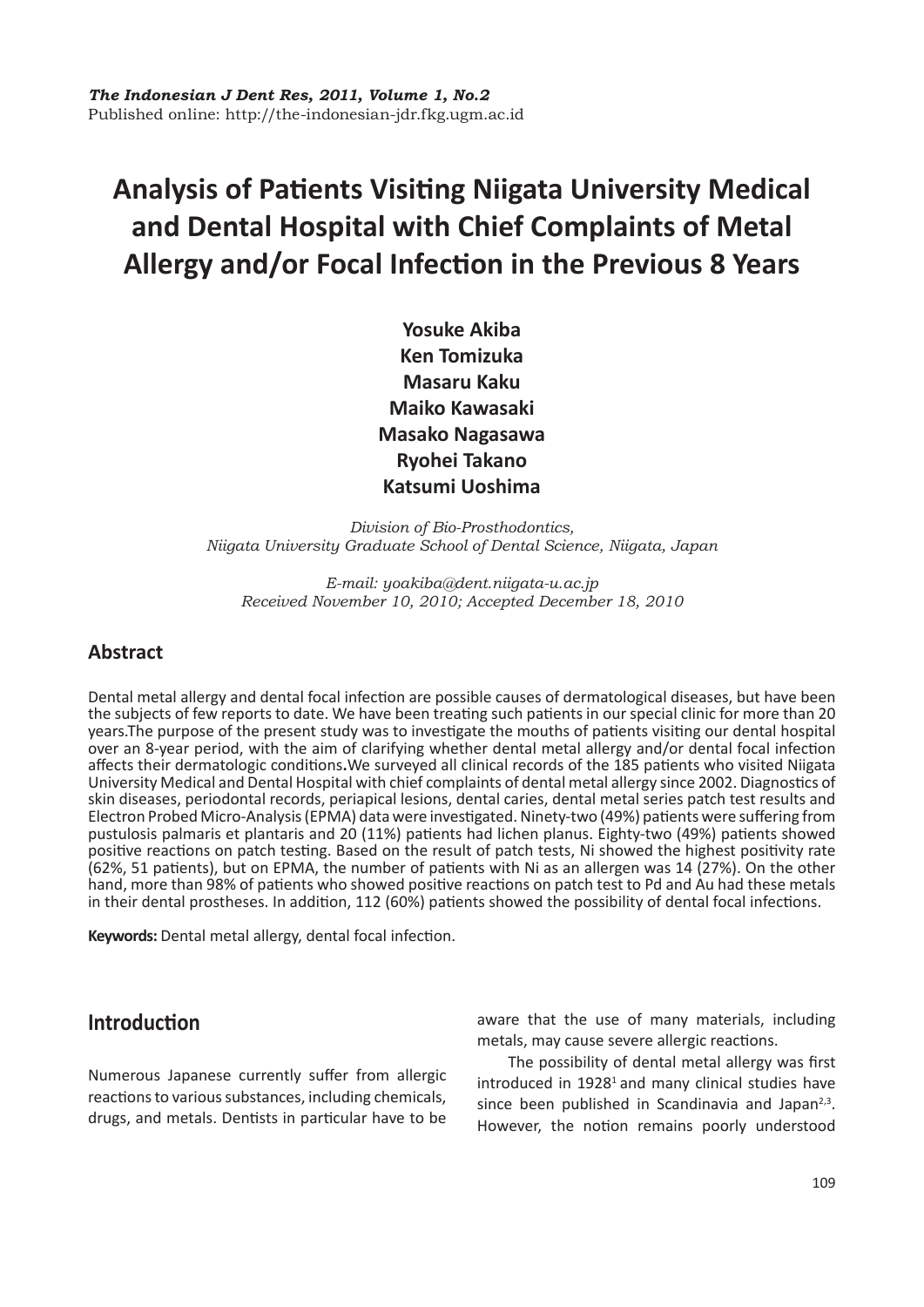in other parts of the world, and this is probably why research in this field is lacking. Therefore, it is of great importance to clarify the mechanisms of allergic reaction caused by dental metals in order to appropriately treat these patients.

As noted above, the etiology of metal allergy is poorly understood, despite recent increases in the number of patients in Japan. The major symptom of metal allergy is contact dermatitis, and this includes pustulosis palmoris et plantaris (PPP) and oral lichen planus (OLP). Metal ions alone do not act as allergens but haptens, which induce allergic reactions only when they interact with larger molecules<sup>4</sup>. Moreover, metal ions such as copper or zinc are indispensable to life, and these are typically consumed in foods or beverages. Nevertheless, these ions may be the cause of allergic reactions. Chronic inflammation in the body is also known to exacerbate symptoms<sup>5,6</sup>. These factors complicate elucidation of the sensitization pathways. In addition to better understanding of the causes of metal allergy, collection of as much clinical data as possible is necessary in order to understand the current state of the disease.

We established the dental metal allergy clinic approximately 20 years ago and have since been accepting putative patients. The purpose of this study was to summarize the patients visiting our clinic with dental metal allergy since 2002. In each patient, we investigated the state of the oral cavity and relationships between the presence of metal ion allergy, chronic inflammation and other symptoms and factors.

### **Materials and Methods**

#### **Patients**

In this study, patients who were referred to or visiting our hospital for testing, diagnosis, and treatment because of suspected dental metal allergy were selected from the clinical database of our allergy clinic in Niigata University Medical and Dental Hospital during the period between April 1, 2002 and January 31, 2010.

#### **Investigated Items**

Investigated items were gender, age, oral chronic inflammation including oral caries, periodontal disease, and periapical lesions, results of dental metal series patch test, Electron Probe Micro-Analysis (EPMA) and diagnostics of skin disease.

For investigation of oral chronic inflammation, we carried out oral examination with X-ray examination and probing for measurement of periodontal pocket depth.

Skin diseases were diagnosed by a dermatologist at Niigata University Medical and Dental Hospital, and patch test was carried out. Patients were patch tested with 20 ready-made reagents shown in Table 1 (Torii Pharmaceutical Corporation, Tokyo, Japan). Skin reactions were observed at 2, 3, and 7 days, and were evaluated according to the International Contact Dermatitis Research Group (ICDRG) standards (Table 2).

Prosthetic metal materials were analyzed by EPMA (EPMA-1610, Shimadzu, Japan), which was performed in patients showing positive results on patch test. Metal samples were collected by sand paper scraping without damage to prostheses.

This survey was performed in accordance with the ethical guidelines for epidemiologic research under the Helsinki accord, and with the permission of the Niigata University Ethics Committee.

**Table 1. Patch-test reagents.**

| No. | <b>Metals</b>                    | ℅   | <b>Base</b> | No. | <b>Metals</b>     | ℅   | <b>Base</b> |
|-----|----------------------------------|-----|-------------|-----|-------------------|-----|-------------|
|     | 1 CoCl <sub>2</sub>              | 0.5 | Αq          | 11  | SnCl <sub>2</sub> | 1.0 | Αq          |
| 2   | NiSO <sub>4</sub>                | 2.5 | Αq          | 12  | CuSO <sub>a</sub> | 1.0 | Αq          |
| 3   | K, Cr, O,                        | 0.5 | Αq          | 13  | FeCl <sub>2</sub> | 2.0 | Aq          |
| 4   | HgCl <sub>2</sub>                | 1.0 | Αq          | 14  | AICI <sub>2</sub> | 2.0 | Αq          |
| 5   | HAuCl                            | 0.5 | Αq          | 15  | InCl <sub>2</sub> | 1.0 | Aq          |
| 6   | ZnCl <sub>2</sub>                | 0.5 | Pet         | 16  | IrCl <sub>a</sub> | 1.0 | Aq          |
| 7   | MnCl <sub>2</sub>                | 0.5 | Pet         | 17  | TiO <sub>3</sub>  | 0.5 | Pet         |
| 8   | AgBr                             | 2.0 | Pet         | 18  | SbCl <sub>2</sub> | 1.0 | Pet         |
| 9   | PdCl <sub>2</sub>                | 1.0 | Αq          | 19  | MoCl <sub>e</sub> | 1.0 | Αq          |
| 10  | H <sub>2</sub> PtCl <sub>c</sub> | 0.5 | Aq          | 20  | CdSO <sub>a</sub> | 1.0 | Aq          |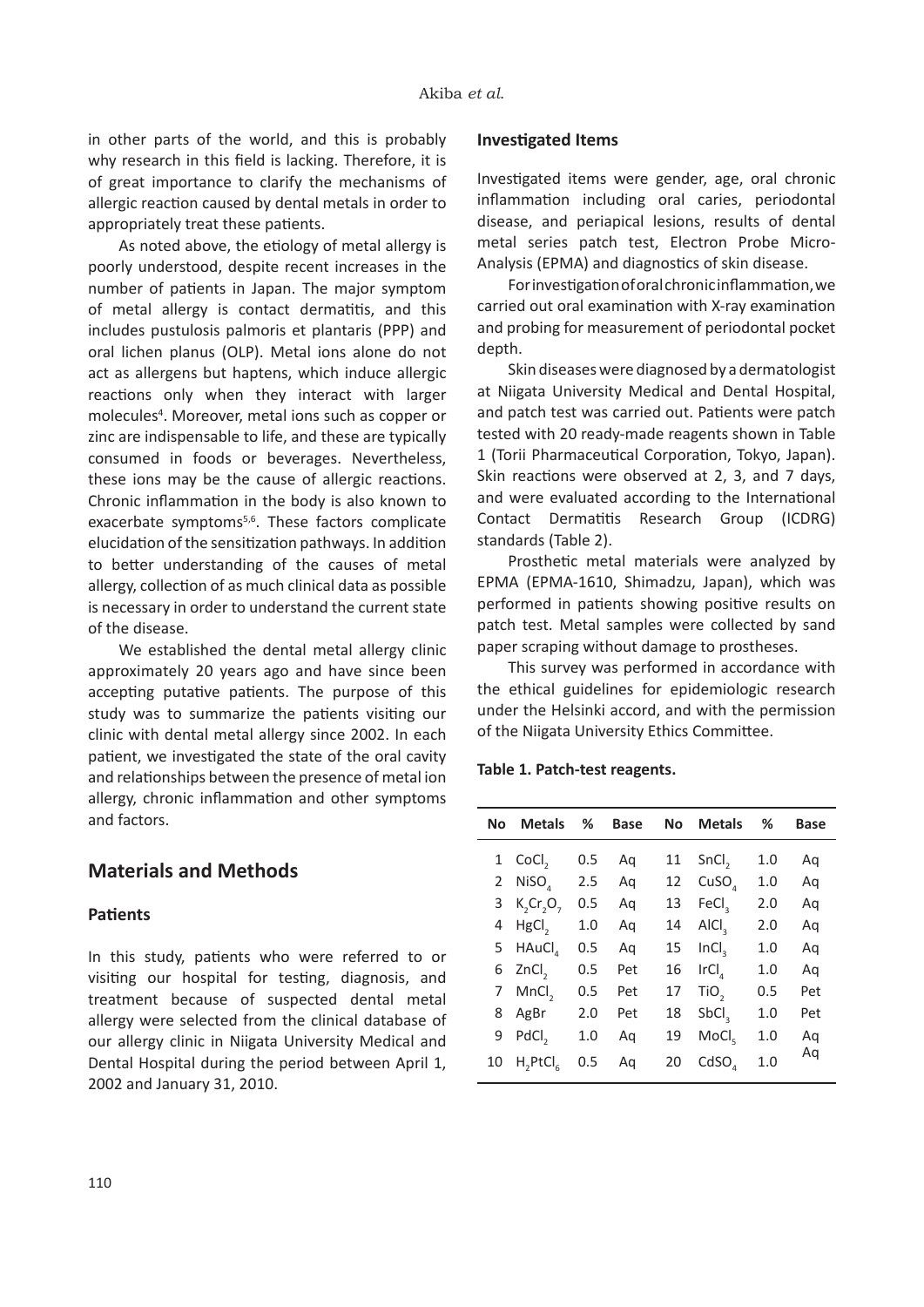**Table 2. International Contact Dermatitis Research Group Standard.**

| Grade     | Meaning/appearance                        |
|-----------|-------------------------------------------|
|           |                                           |
|           | Negative                                  |
| $+2$      | Doubtful reaction                         |
| $\ddot{}$ | Weak (non-vesicular) reaction             |
| $++$      | Strong (edematous or vesicular) reaction) |
| $^{+++}$  | Extrem reaction                           |
| IR        | Irritant reaction                         |
|           |                                           |

## **Results and Discussion**

#### **Subjects**

The number of patients who were suspected of having a dental metal allergy was 185 (63 male, 122 female), and the male/female ratio was about 1:2. The mean patient age was 52 years (male patients, 51.5 years; female patients, 52.3 years). Patient age distribution is shown in Figure 1.Most male patients were in their 60s (20 patients, 20/63:31%), followed by the 50s (13 patients, 13/63, 20%) and 40s (10 patients, 10/63, 16%). Meanwhile, most female patients were in their 50s (36 patients, 36/122, 30%), followed by the 60s (24 patients, 24/122, 20%), 30s (23 patients, 23/122, 19%) and 40s (18 patients, 18/122, 15%).

#### **Disease distribution**

The dermatologist diagnosed 92 patients (92/185, 49%) as having PPP and 20 patients (20/185, 11%) as having OLP. Eleven patients (11/185, 6%) were diagnosed as having contact dermatitis, and other patients were diagnosed with eczema dyshidrosiforme, cheilitis, stomatitis, glossalgia, and atopic dermatitis (Table 3).

#### **Chronic inflammation**

Oral examination revealed that 98 patients (98/185, 53%) had periodontal disease and 55 patients (55/185, 30%) had periapical lesions. The total number (ratio) of patients with periodontal disease and/or periapical lesions was 112 (112/185, 60%).



**Figure 1. Age and gender distribution.**

**Table 3. Diagnoses, allergen metals, and chronic inflammation.**

| <b>Diagnosis</b>                       | <b>Number</b><br>(M:F)<br>(ratio) | <b>Number</b><br>(ratio) of<br>patients<br>positive<br>for<br>allergen<br>metal | Allergen<br>metals<br>(number,<br>ratio)   | Chronic<br>inflammation |
|----------------------------------------|-----------------------------------|---------------------------------------------------------------------------------|--------------------------------------------|-------------------------|
| Pustulosis<br>palmaris et<br>plantaris | 92<br>(30:62)<br>(49%)            | 41 (45%)                                                                        | Pd (16, 39%)<br>Au (14,34%)<br>Cr (8, 19%) | 57 (62%)                |
| Oral lichen<br>planus                  | 20<br>(5:15)<br>(11%)             | 10 (50%)                                                                        | Au (7, 35%)<br>Pd (3,15%)<br>Cr (3,15%)    | 14 (70%)                |
| Contact<br>dermatitis                  | 11<br>(6:5)<br>(6%)               | 7(64%)                                                                          | Pd (4, 36%)<br>Au (3, 27%)                 | 9(82%)                  |

Note: M:F= Male:Female.

#### **Allergen, dental focal infection, and disease**

The male/female ratio among 92 PPP patients was 1:2 and the number of patients with at least one allergen metal was 41 (41/92, 45%). The most frequently positive allergen metals were palladium and gold. The number of patients who had putative focal infection was 57 (57/92, 62%).

Among the 20 OLP patients, male/female ratio was 1:3, and the number of patients who had at least one allergen metal was 10 (10/20, 50%). The most frequently positive allergen metal was gold,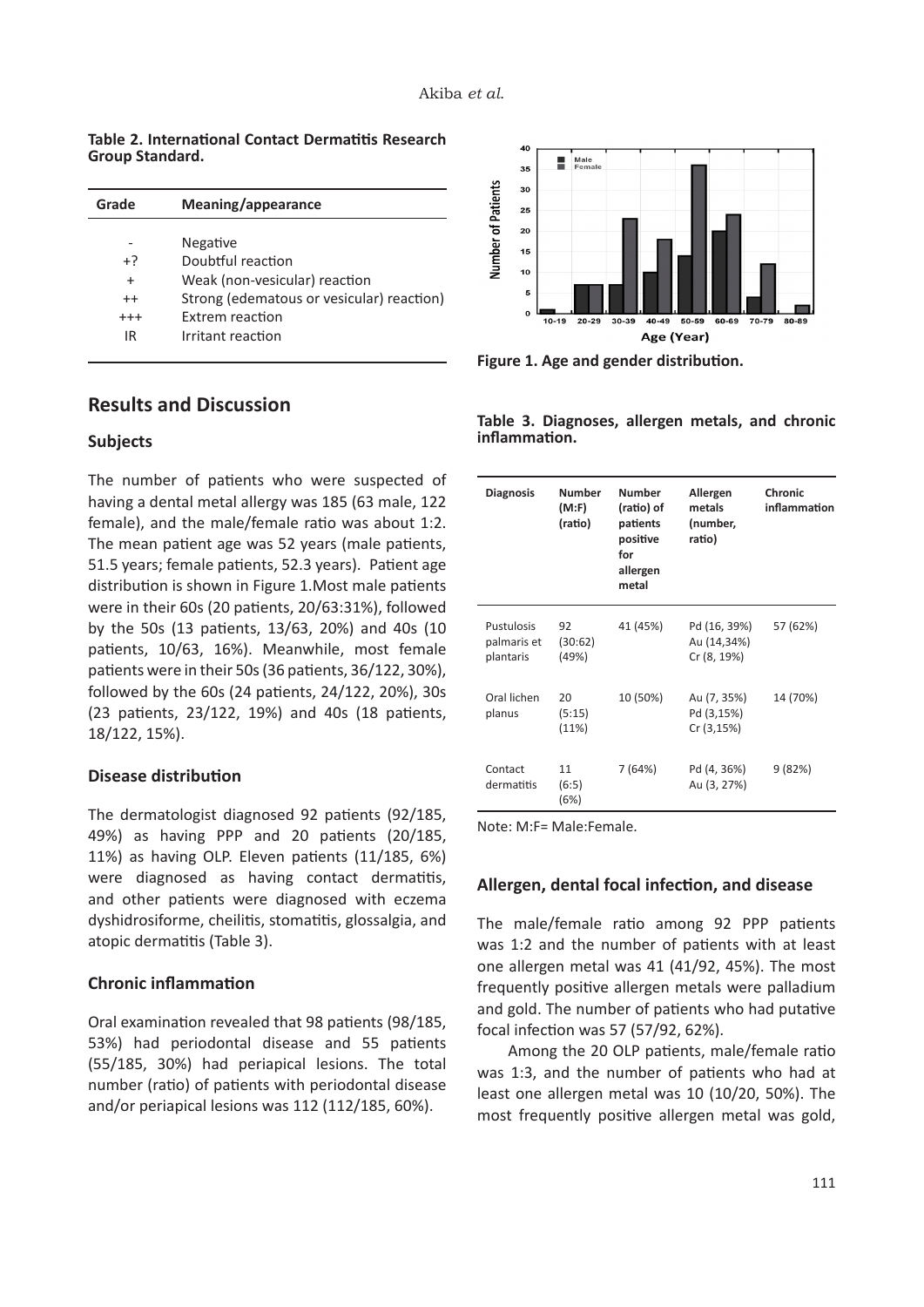and the number of patients who had putative focal infection was 14 (14/20, 70%).

Among the 11 contact dermatitis patients, the male/female ratio was 1:1. The number of patients who had at least one allergen metal was 7 (7/11, 64%), and the most frequently positive allergen metals were palladium and gold. The number of patients who showed putative focal infection was 9 (9/11, 82%).

#### **Patch-test and EPMA**

The number of patients who underwent patch testing was 166 (Figure 2). Positive patch test reactions were seen in 82 patients (82/166, 49%), including

27 males (27/82, 33%) and 55 females (55/166, 67%). The metal ions with the highest positive reaction rates were nickel (51 patients, 51/82, 62%), chromium (49 patients, 49/82, 59%), platinum (48 patients, 48/82, 59%), cobalt (45 patients, 45/82, 54%), gold (35 patients, 35/82, 43%), and palladium (32 patients, 32/82, 39%).

The most frequent constituents found in 174 patients mouths as a result of EPMA analysis (Figure 3) were found positive with silver (172 patients, 172/174, 99%), copper (170 patients, 170/174, 98%), zinc (170 patients, 170/174, 98%), gold (168 patients, 168/174, 97%), palladium (166 patients, 166/174, 95%), and indium (162 patients, 162/174, 93%).



**Figure 2. Patch-test results with dental metal series.**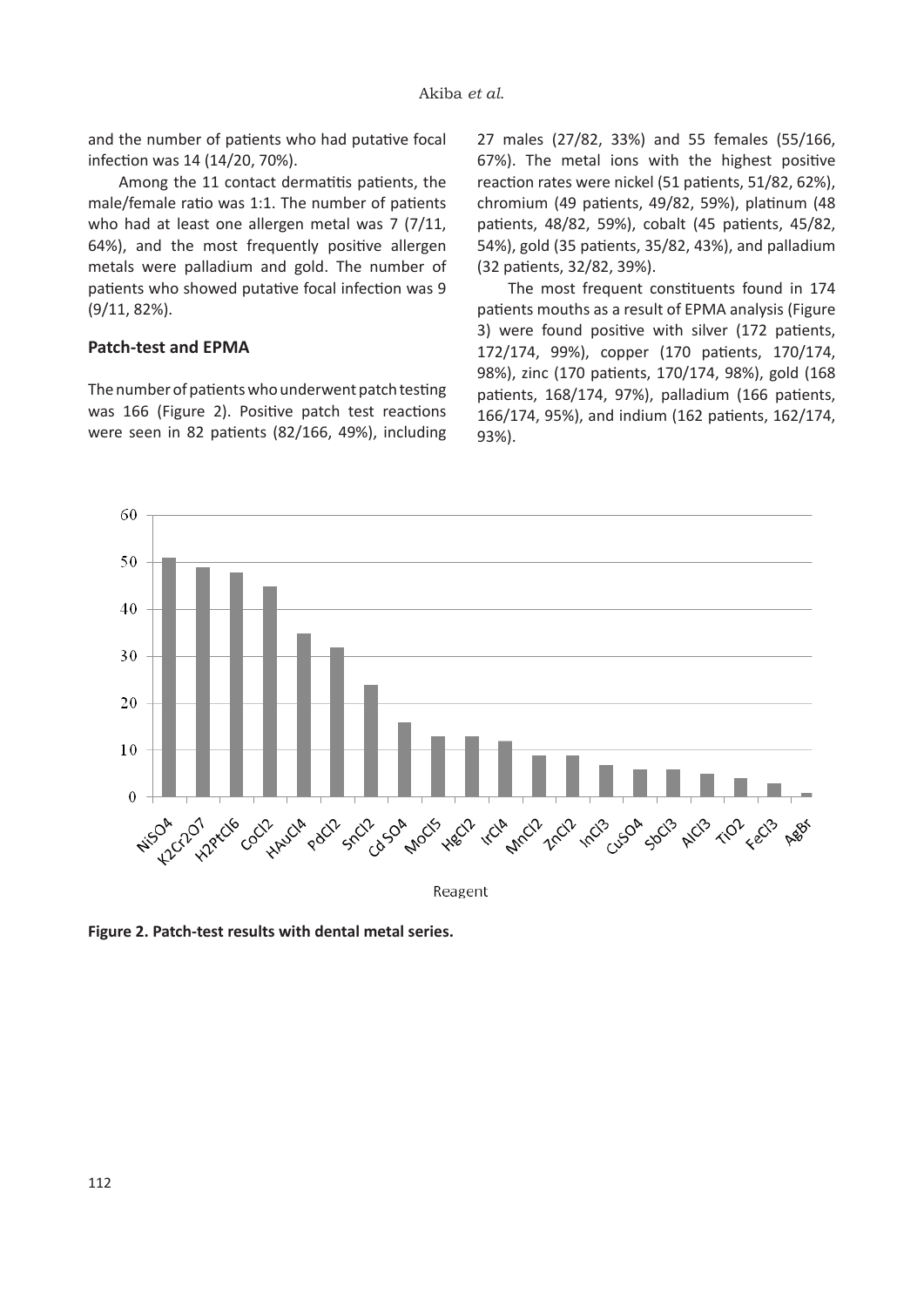



**Figure 3. Results of EPMA analysis.**

The co-incidence of patch test-positive metal ions and ions detected on EPMA analysis differed from the independent results as shown in Table 4. Metal ions that showed the highest co-incidence rates were thought to be the most likely allergens, and included palladium (32 patients, 32/32, 100%), gold (33 patients, 33/35, 94%), chromium (19 patients, 19/49, 39%).

**Table 4. Ratio of allergens present in prostheses.**

| <b>Metal</b> | Number of<br>patients with<br>positive reaction<br>on patch test | Number of<br>patients with<br>allergen in their<br>prostheses | Ratio       |
|--------------|------------------------------------------------------------------|---------------------------------------------------------------|-------------|
| Ni           | 51                                                               | 14                                                            | 27%         |
| Cr           | 49                                                               | 19                                                            | 39%         |
| Pt           | 48                                                               | $\overline{2}$                                                | 4%          |
| Co           | 45                                                               | 7                                                             | 16%         |
| Au           | 35                                                               | 33                                                            | 94%         |
| Pd           | 32                                                               | 32                                                            | 100%        |
| Sn           | 23                                                               | 14                                                            | 61%         |
| Cd           | 15                                                               | $\Omega$                                                      | 0%          |
| Mo           | 13                                                               | 0                                                             | 0%          |
| Hg           | 13                                                               | 1                                                             | 8%          |
| Mn           | 9                                                                | 0                                                             | 0%          |
| Zn           | 8                                                                | 7                                                             | 88%         |
| In           | 7                                                                | 7                                                             | 100%        |
| Cu           | 6                                                                | 6                                                             | 100%        |
| Sb           | 5                                                                | 0                                                             | 0%          |
| Ti           | 4                                                                | $\overline{2}$                                                | 50%         |
| Fe<br>Ag     | 3<br>1                                                           | $\overline{2}$<br>$\mathbf{1}$                                | 67%<br>100% |

The male/female ratio of patients who visited our clinic with dental metal allergy during the investigated period was 1:2, similar to a previously identified trend<sup>3,7</sup>. There have been no reports to date identifying the reasons for such a gender-based difference, but it might have simply been due to a difference in available time to visit the hospital, as the proportion of women who do not work during the day is larger in Japan. In addition, it is possible that because women tend to wear metal accessories for longer periods, they may have a higher degree of sensitization. However, the fact that the average age was almost the same in male and female patients largely rules these reasons out. In terms of the age distribution among the patients, the increase in female patients with age indicates that sensitization to dental metal ions takes a long period of time, but it is possible that dental metals can cause allergic reactions even after long periods of time.

Among the 185 patients included in this study, 92 were suffering from PPP, a much higher proportion than in previous reports  $3,7-9$ . This was probably because several reports have indicated the relationship between PPP and dental metal allergy and/or chronic inflammation, and many patients and dermatologists are now aware of this relationship. PPP and OLP, as well as contact dermatitis, are reported to be effectively treated by allergen removal and/or oral prophylaxis. In contrast, few patients were diagnosed with atopic dermatitis. This may have been because dermatologists at our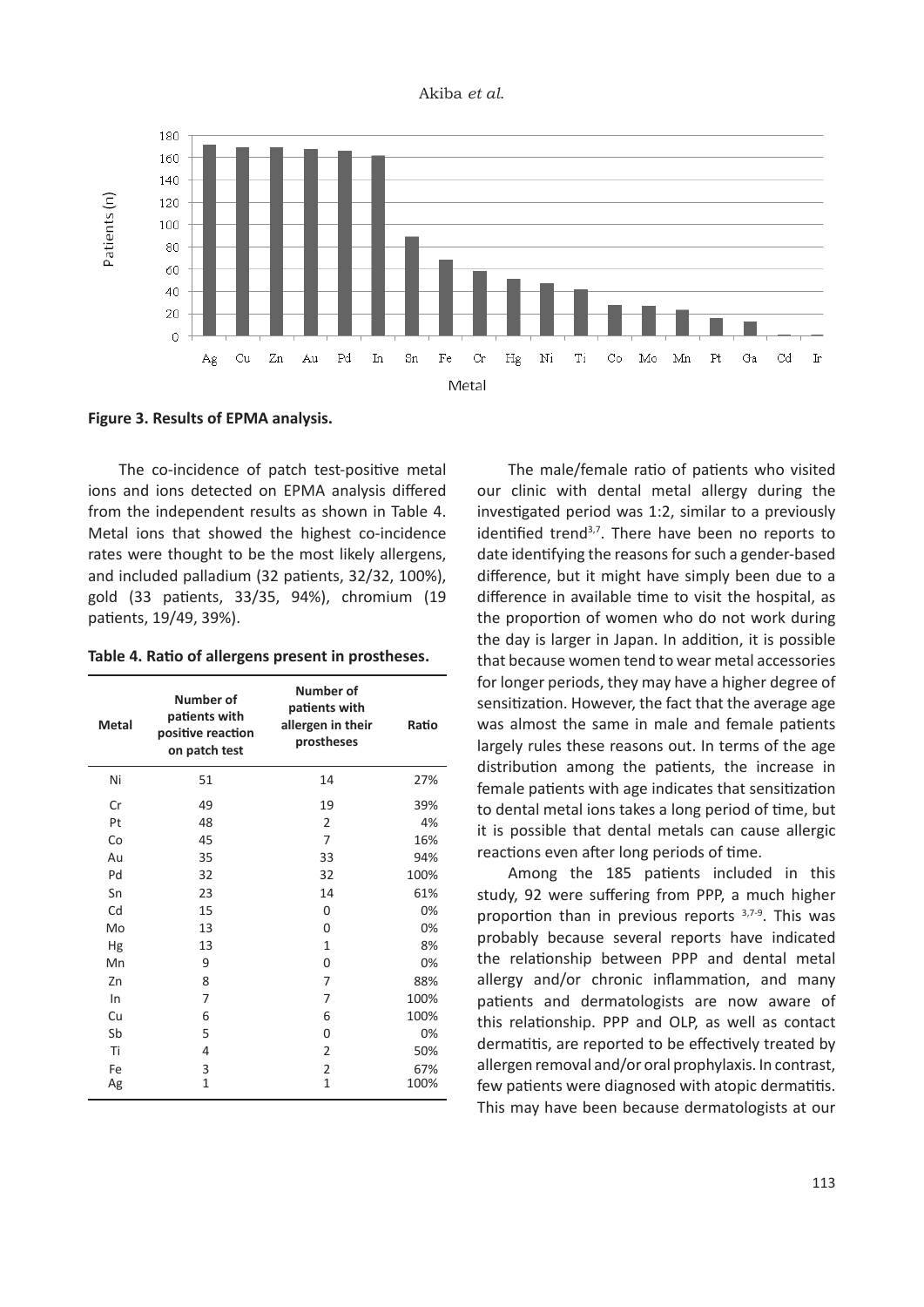hospital believe that it is more difficult to relate atopic dermatitis and dental metal allergy.

A total of 61% of patients were confirmed to have periodontal disease and/or periapical lesions. Even though this rate is very high, it does not necessarily mean that chronic inflammation is the cause of allergic symptoms. It may be necessary to compare the rate of chronic inflammation between allergic patients and a control group with no such symptoms.

It is thought that chronic inflammation, such as tonsillitis, may be related to the etiology of PPP. However, within the limitations of this study, we were unable to identify any correlation between these conditions among our patients. At the same time, we were unable to identify a clear causative relationship between metal ions and disease. Further investigation is thus needed.

Nickel was the most frequent metal ion to give positive results on the patch test; this is the same result as in previous reports. This is probably because human beings tend to show long and frequent exposure to nickel. Nickel has been used in plated commodities and cosmetics, and it has since been reported that nickel hypersensitivity is one of the most common metal allergy. Dentists therefore should avoid using nickel in dental treatments. It was recently reported that nickel ions triggered an inflammatory response by directly activating human toll-like receptor 4, and this could a reasonable explanation for the high positivity rate for nickel on the patch test $10$ .

In Japan, palladium alloy is most commonly used metal in dentistry because the Japanese health insurance system allows using the alloy. Many of the metal ions showing high co-incidence between the patch test and EPMA results are used as dental alloy constituents. We should therefore consider substituting these with non-allergenic materials, even when patients do not show clear symptoms. The continued use of these metals may increase the number of allergic patients in the future.

# **Conclusion**

In the present study, we investigated patients with complaints thought to be related to dental metal allergies. However, the number of patients was quite limited, and it was difficult to clearly identify the contribution of metal ions and/or chronic inflammation to diseases. We must therefore continue to collect precise data on such patients in order to elucidate the etiology and provide appropriate treatment.

## **Conclusion**

Clinical records of the 185 patients who visited Niigata University Medical and Dental Hospital with chief complaints of dental metal allergy since 2002 showed49% patients were suffering from pustulosis palmaris et plantaris and 11% patients had lichen planus.Meanwhile, 49% patients showed positive reactions on patch testing. It was shown that Nihad the highest positivity rate, but on EPMA, the number of patients with Ni as an allergen was 27%. On the other hand, more than 98% of patients showed positive reactions on patch test to Pd and Au, and had these metals in their dental prostheses. In addition,60% patients showed the possibility of dental focal infections.

## **References**

- 1. Fleischmann P. 1928. Zur Frage der Gefahrichkeit Kleinster Quecksilbermengen. *Dtsch. Med. Woschen Scher. 54*: 304.
- 2. Magnusson B, Bergman M, Bergman B, Soremark R. 1982. Nickel allergy and nickel-containing dental alloys.*Scand J Dent Res 90*: 163-7.
- 3. Hamano H, Uoshima K, Miao WP, Masuda T, Hani M, Kitazaki H, Inoue M. 1998. Investigation of metal allergy to constituent elements of intraoral restration materials. *Kokubyo Gakkai Zasshi65*(1): 93-9.
- 4. Budinger L, Hertl M. 2000. Immunologic mechanisms in hypersensitivity reaction to metal ions: an overview. *Allergy 55*: 108-55.
- 5. Ueda Y, Shiota S. 1991. Clinical studies on the dental focal infection, interrelationship of a skin disease, pustulosis palmaris et plantaris. *Jpn J Oral Diag Oral Med 4*: 464-8.
- 6. Yamamoto Y, Hashimoto A, Togashi K, Takatsuka S, Ito A, Shimura H, Ito M. 2001. Effect of treatment for dental focal infection on